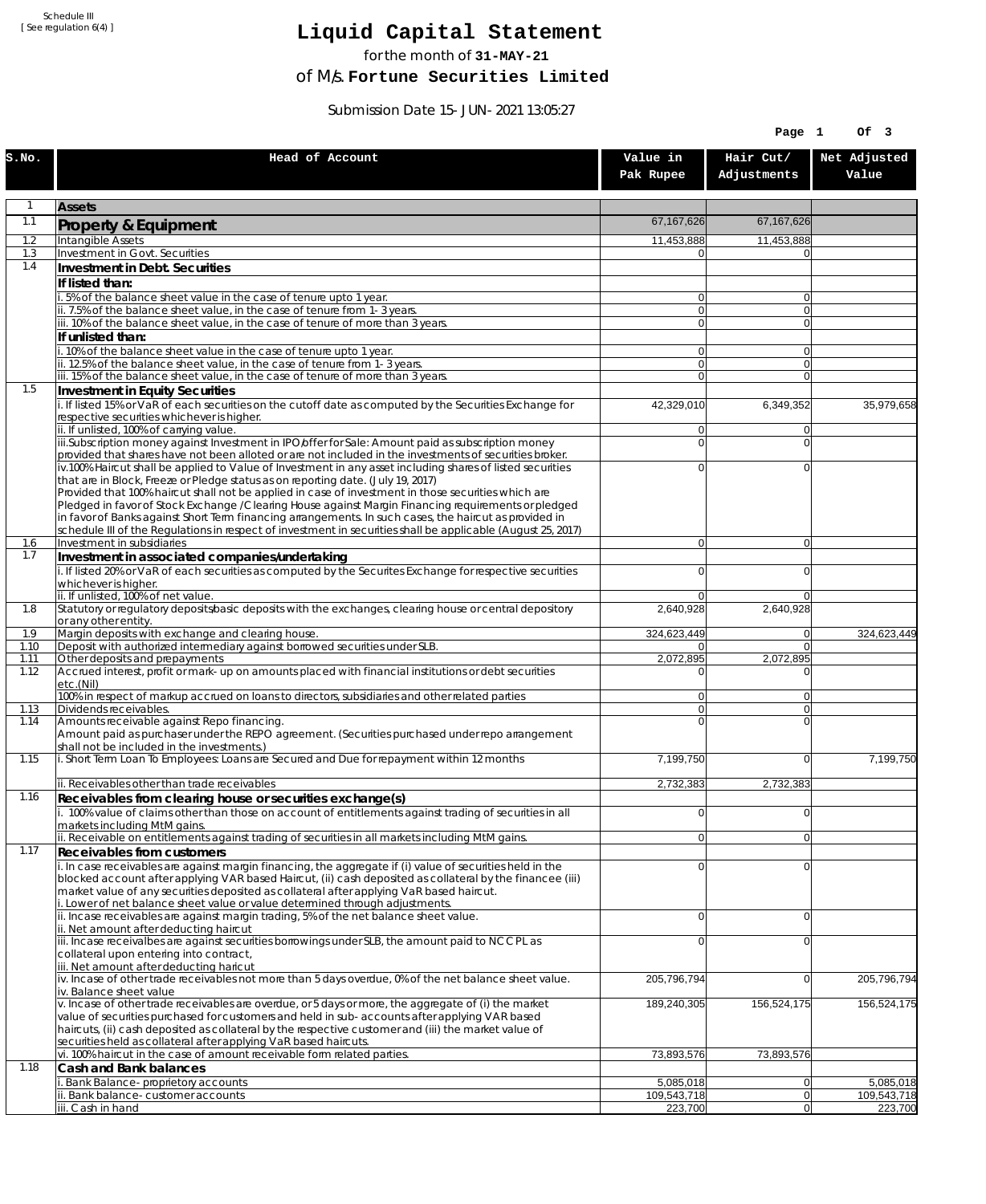Schedule III [ See regulation 6(4) ]

## **Liquid Capital Statement**

for the month of **31-MAY-21**

of M/s. **Fortune Securities Limited**

Submission Date 15-JUN-2021 13:05:27

|              |                                                                                                                                                                                                                                                                                                                                                                                                                                                                                                                                                                                                                                                                                                                             |                                  | Page 2                     | Of 3                     |
|--------------|-----------------------------------------------------------------------------------------------------------------------------------------------------------------------------------------------------------------------------------------------------------------------------------------------------------------------------------------------------------------------------------------------------------------------------------------------------------------------------------------------------------------------------------------------------------------------------------------------------------------------------------------------------------------------------------------------------------------------------|----------------------------------|----------------------------|--------------------------|
| S.NO.        | Head of Account                                                                                                                                                                                                                                                                                                                                                                                                                                                                                                                                                                                                                                                                                                             | Value in<br>Pak Rupee            | Hair Cut/<br>Adjustments   | Net Adjusted<br>Value    |
| 1.19         | <b>Total Assets</b>                                                                                                                                                                                                                                                                                                                                                                                                                                                                                                                                                                                                                                                                                                         | 1,044,003,040                    | 322,834,823                | 844,976,262              |
| 2            | Liabilities                                                                                                                                                                                                                                                                                                                                                                                                                                                                                                                                                                                                                                                                                                                 |                                  |                            |                          |
| 2.1          | Trade Payables                                                                                                                                                                                                                                                                                                                                                                                                                                                                                                                                                                                                                                                                                                              |                                  |                            |                          |
|              | Payable to exchanges and clearing house                                                                                                                                                                                                                                                                                                                                                                                                                                                                                                                                                                                                                                                                                     | 154,572,981                      | $\overline{0}$             | 154,572,981              |
|              | ii. Payable against leveraged market products<br>iii. Payable to customers                                                                                                                                                                                                                                                                                                                                                                                                                                                                                                                                                                                                                                                  | 0<br>383,387,499                 | $\Omega$<br>$\Omega$       | 383,387,499              |
| 2.2          | <b>Current Liabilities</b>                                                                                                                                                                                                                                                                                                                                                                                                                                                                                                                                                                                                                                                                                                  |                                  |                            |                          |
|              | . Statutory and regulatory dues                                                                                                                                                                                                                                                                                                                                                                                                                                                                                                                                                                                                                                                                                             | 3,839,139                        | $\overline{0}$             | 3,839,139                |
|              | ii. Accruals and other payables<br>iii. Short-term borrowings                                                                                                                                                                                                                                                                                                                                                                                                                                                                                                                                                                                                                                                               | 6,036,411<br>215,984,709         | $\Omega$<br> 0             | 6,036,411<br>215,984,709 |
|              | iv. Current portion of subordinated loans                                                                                                                                                                                                                                                                                                                                                                                                                                                                                                                                                                                                                                                                                   | 0                                | $\Omega$                   |                          |
|              | v. Current portion of long term liabilities                                                                                                                                                                                                                                                                                                                                                                                                                                                                                                                                                                                                                                                                                 | 3,943,817                        | $\Omega$                   | 3,943,817                |
|              | vi. Deferred Liabilities<br>vii. Provision for bad debts                                                                                                                                                                                                                                                                                                                                                                                                                                                                                                                                                                                                                                                                    | 0<br>$\overline{0}$              | 0 <br>$\Omega$             |                          |
|              | viii. Provision for taxation                                                                                                                                                                                                                                                                                                                                                                                                                                                                                                                                                                                                                                                                                                | $\Omega$                         | $\Omega$                   |                          |
|              | ix. Other liabilities as per accounting principles and included in the financial statements                                                                                                                                                                                                                                                                                                                                                                                                                                                                                                                                                                                                                                 | 2,032,405                        | $\Omega$                   | 2,032,405                |
| 2.3          | Non-Current Liabilities                                                                                                                                                                                                                                                                                                                                                                                                                                                                                                                                                                                                                                                                                                     |                                  |                            |                          |
|              | i. Long-Term financing<br>a. Long-Term financing obtained from financial instituion: Long term portion of financing obtained from<br>a financial institution including amount due against finance lease                                                                                                                                                                                                                                                                                                                                                                                                                                                                                                                     | 13,224,784                       | 13,224,784                 |                          |
|              | b. Other long-term financing<br>ii. Staff retirement benefits                                                                                                                                                                                                                                                                                                                                                                                                                                                                                                                                                                                                                                                               | $\overline{0}$<br>$\overline{0}$ | $\overline{0}$<br>$\Omega$ |                          |
|              | iii. Advance against shares for Increase in Capital of Securities broker: 100% haircut may be allowed in                                                                                                                                                                                                                                                                                                                                                                                                                                                                                                                                                                                                                    | $\Omega$                         | $\Omega$                   |                          |
|              | respect of advance against shares if:<br>a. The existing authorized share capital allows the proposed enhanced share capital<br>b. Boad of Directors of the company has approved the increase in capital<br>c. Relevant Regulatory approvals have been obtained<br>d. There is no unreasonable delay in issue of shares against advance and all regulatory requirements<br>relating to the increase in paid up capital have been completed.<br>e. Auditor is satisfied that such advance is against the increase of capital.                                                                                                                                                                                                |                                  |                            |                          |
|              | iv. Other liabilities as per accounting principles and included in the financial statements                                                                                                                                                                                                                                                                                                                                                                                                                                                                                                                                                                                                                                 | $\overline{0}$                   | $\overline{0}$             |                          |
| 2.4          | Subordinated Loans                                                                                                                                                                                                                                                                                                                                                                                                                                                                                                                                                                                                                                                                                                          |                                  |                            |                          |
|              | . 100% of Subordinated loans which fulfill the conditions specified by SECP are allowed to be deducted:<br>The Schedule III provides that 100% haircut will be allowed against subordinated Loans which fulfill the<br>conditions specified by SECP. In this regard, following conditions are specified:<br>a. Loan agreement must be executed on stamp paper and must clearly reflect the amount to be repaid<br>after 12 months of reporting period<br>b. No haircut will be allowed against short term portion which is repayable within next 12 months.<br>c. In case of early repayment of loan, adjustment shall be made to the Liquid Capital and revised Liquid<br>Capital statement must be submitted to exchange. | 0                                | $\mathbf 0$                |                          |
|              | ii. Subordinated loans which do not fulfill the conditions specified by SECP                                                                                                                                                                                                                                                                                                                                                                                                                                                                                                                                                                                                                                                | $\Omega$                         | $\Omega$                   |                          |
| 2.5          | <b>Total Liabilites</b>                                                                                                                                                                                                                                                                                                                                                                                                                                                                                                                                                                                                                                                                                                     | 783,021,745                      | 13,224,784                 | 769,796,961              |
| $\mathbf{3}$ | Ranking Liabilities Relating to:                                                                                                                                                                                                                                                                                                                                                                                                                                                                                                                                                                                                                                                                                            |                                  |                            |                          |
| 3.1          | Concentration in Margin Financing                                                                                                                                                                                                                                                                                                                                                                                                                                                                                                                                                                                                                                                                                           |                                  |                            |                          |
|              | The amount calculated client-to-client basis by which any amount receivable from any of the                                                                                                                                                                                                                                                                                                                                                                                                                                                                                                                                                                                                                                 | $\overline{0}$                   | $\Omega$                   |                          |
| 3.2          | financees exceed 10% of the aggregate of amounts receivable from total financees.<br>Concentration in securites lending and borrowing                                                                                                                                                                                                                                                                                                                                                                                                                                                                                                                                                                                       |                                  |                            |                          |
|              | The amount by which the aggregate of:<br>(i) Amount deposited by the borrower with NCCPL<br>(Ii) Cash margins paid and<br>(iii) The market value of securities pledged as margins exceed the 110% of the market value of shares<br>borrowed                                                                                                                                                                                                                                                                                                                                                                                                                                                                                 | 0                                | $\Omega$                   |                          |
| 3.3          | Net underwriting Commitments                                                                                                                                                                                                                                                                                                                                                                                                                                                                                                                                                                                                                                                                                                |                                  |                            |                          |
|              | (a) in the case of right issuse : if the market value of securites is less than or equal to the subscription<br>price; the aggregate of:<br>(i) the 50% of Haircut multiplied by the underwriting commitments and<br>(ii) the value by which the underwriting commitments exceeds the market price of the securities.<br>In the case of rights issuse where the market price of securities is greater than the subscription price, 5% of<br>the Haircut multiplied by the net underwriting                                                                                                                                                                                                                                  | 0                                | $\overline{0}$             |                          |
| 3.4          | (b) in any other case : 12.5% of the net underwriting commitments                                                                                                                                                                                                                                                                                                                                                                                                                                                                                                                                                                                                                                                           | $\overline{0}$                   | $\overline{0}$             |                          |
|              | Negative equity of subsidiary<br>The amount by which the total assets of the subsidiary (excluding any amount due from the subsidiary)<br>exceed the total liabilities of the subsidiary                                                                                                                                                                                                                                                                                                                                                                                                                                                                                                                                    | 0                                | $\overline{0}$             |                          |
| 3.5          | Foreign exchange agreements and foreign currency positions                                                                                                                                                                                                                                                                                                                                                                                                                                                                                                                                                                                                                                                                  |                                  |                            |                          |
|              | 5% of the net position in foreign currency. Net position in foreign currency means the difference of total<br>assets denominated in foreign cuurency less total liabilities denominated in foreign currency                                                                                                                                                                                                                                                                                                                                                                                                                                                                                                                 | 0                                | $\mathbf 0$                |                          |
| 3.6          | Amount Payable under REPO                                                                                                                                                                                                                                                                                                                                                                                                                                                                                                                                                                                                                                                                                                   | 0                                | $\overline{0}$             |                          |
| 3.7          | Repo adjustment                                                                                                                                                                                                                                                                                                                                                                                                                                                                                                                                                                                                                                                                                                             |                                  |                            |                          |